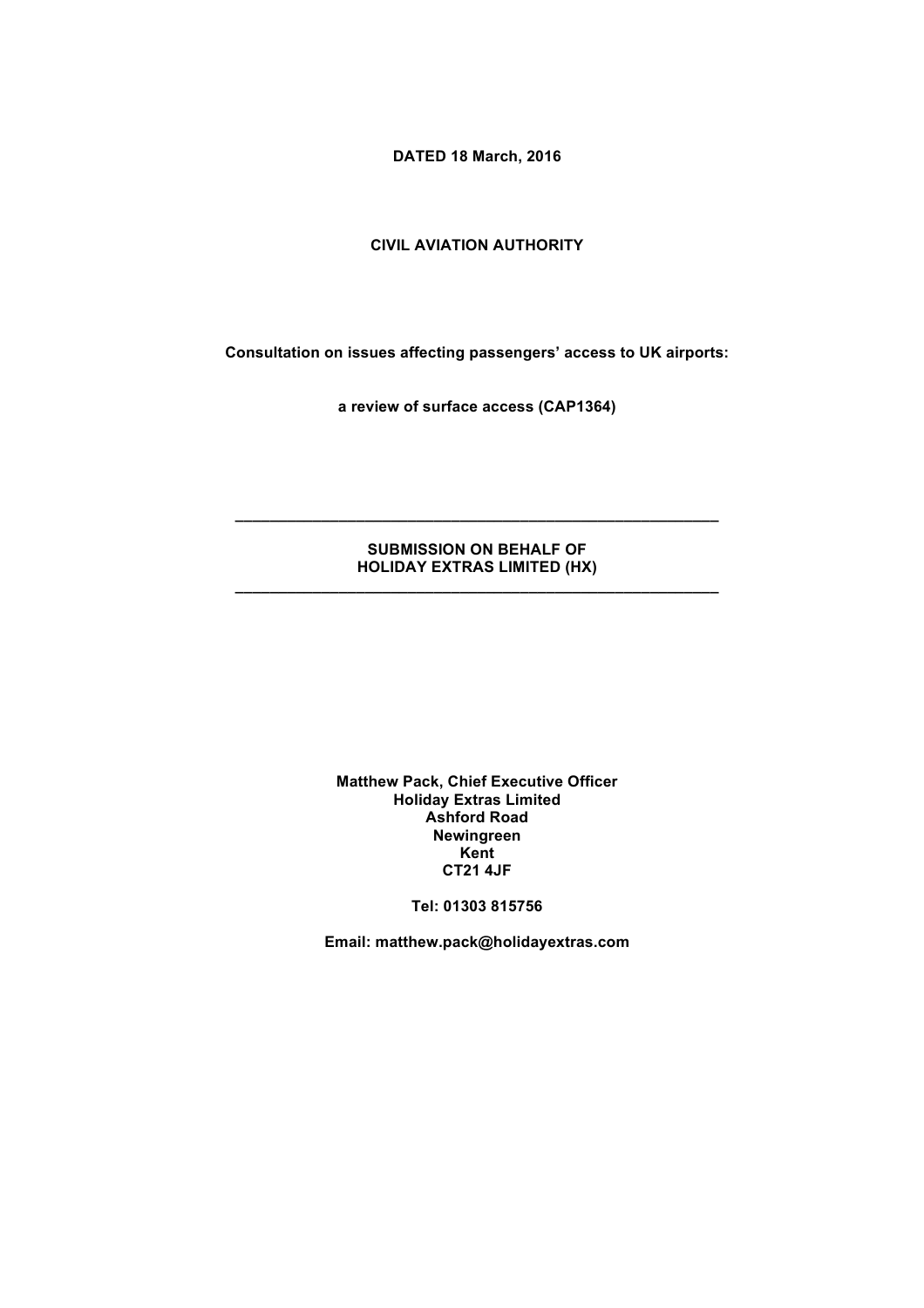# **DEFINITIONS**

1. In this submission the following abbreviations shall have the meanings ascribed to them opposite:

| "AMP"     | <b>Airport Master Plans</b>                     |
|-----------|-------------------------------------------------|
| "AO"      | Airport Operator                                |
| "APF"     | <b>Aviation Policy Framework</b>                |
| "ASAS"    | <b>Airport Surface Access Strategies</b>        |
| "BIS"     | Department of Business, Innovation and Skills   |
| "CAA2012" | Civil Aviation Act 2012                         |
| "CMA"     | <b>Competition Markets Authority</b>            |
| "DCLG"    | Department for Communities and Local Government |
| " $DfT$ " | Department for Transport                        |
| "LPA"     | <b>Local Planning Authorities</b>               |
| "NPPF"    | <b>National Planning Policy Framework</b>       |
| "OACPO"   | <b>Off-Airport Car Parking Operator</b>         |

# **INTERPRETATION**

2. References in bold in square brackets are references to paragraphs of CAP1364.

# **ABOUT HX**

- 3. HX:
	- is the largest distributor of car parking and other holiday-related products to users of airports in the United Kingdom.
	- takes more than two million bookings each year in the United Kingdom for airport parking products.
	- seeks to offer airport users the broadest possible choice of good quality, competitively priced, authorised on- and off-airport parking.
	- believes that the CAA's review of surface access to airports provides the opportunity to improve the operation of the airport parking market to achieve the benefits for consumers of improving choice, value and fair treatment **[1.1]**.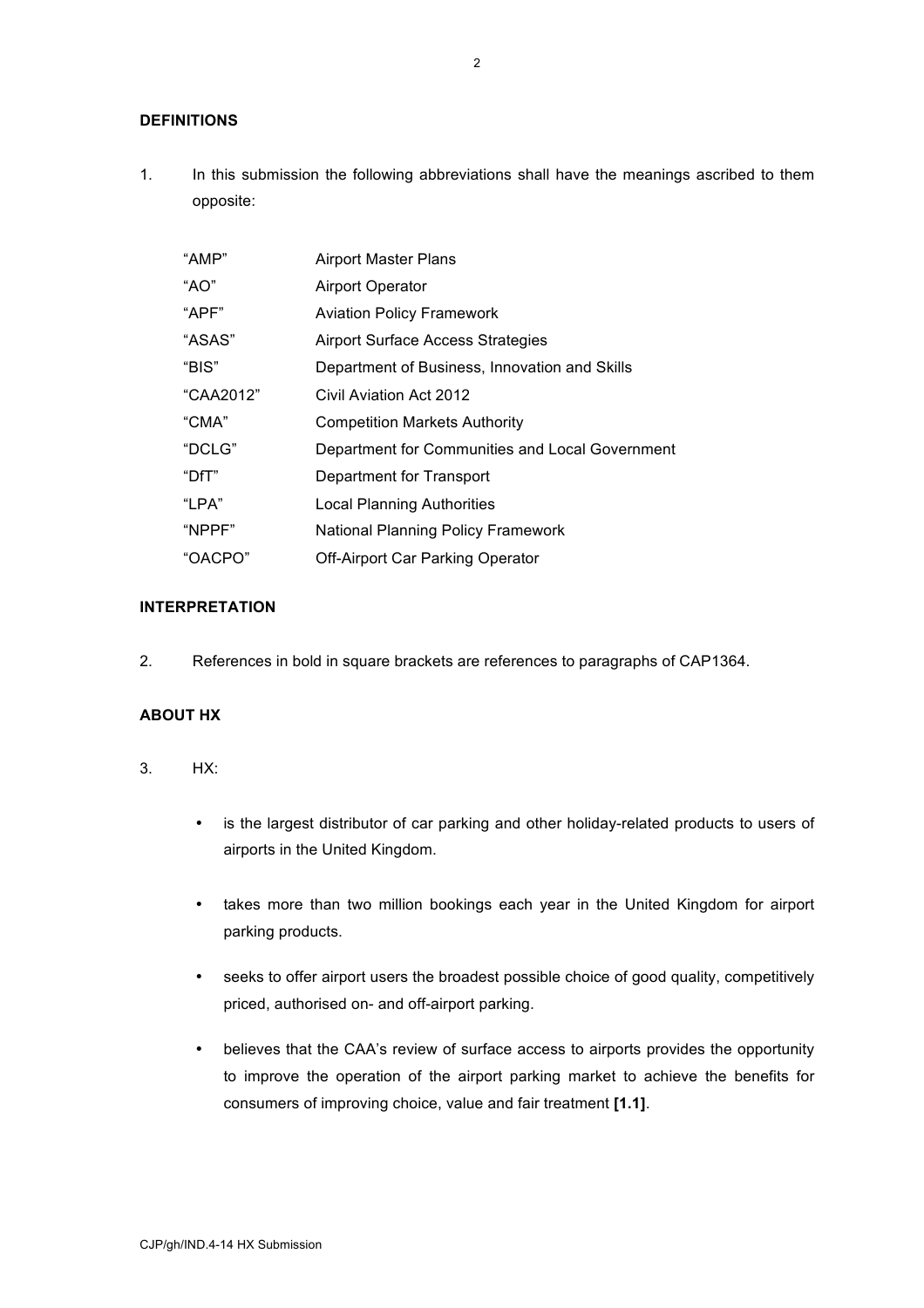### **IMPORTANCE OF ACHIEVING A COMPETITIVE MARKET**

- 4. The CAA acknowledge that surface access to airports is a key part of the consumer experience of air travel, so any issues passengers face in these areas when using UK airports are of considerable importance **[1.2]**.
- 5. The CAA has a statutory duty to promote competition, where appropriate, and believes that competition between AOs and different surface access operators is the best way to keep prices at competitive levels and quality of service high **[2.2]**.
- 6. For customers to have a choice of airport parking provider, there must be both on- and offairport parking operators. For there to be effective competition, which is the best way to keep prices at competitive levels and quality of service high, no single provider whether on- or off-airport should have an excessive share of the market.
- 7. Customers will have a restricted choice of provider where there is only one on-airport operator (this is the usual position) and one off-airport provider.
- 8. For many travellers on-airport parking is the choice of preference. For these passengers to have a real choice it will be necessary for AOs to allow independent third parties to have control of part of the on-airport parking supply. Requiring AOs to divest themselves of operational control of part of their on-airport parking will be especially effective in producing a competitive market where the AO has all or a large proportion of all authorised parking. Requiring AOs with dominant market power of airport parking to divest themselves of control of part of the on-airport parking supply is an issue which HX urges the CAA to consider.

# **CAA INITIAL CONCLUSIONS**

- 9. The CAA's initial conclusions on market structure **[4.18]** found that AOs may have a dominant position in the upstream provision of surface access facilities. HX believes that for all OACPOs the AO has a dominant position in the upstream market. The CAA indicated that the AOs' dominance in the upstream market was particularly the case where there are planning restrictions around the use of land for car parking near the airport.
- 10. Whilst the consultation document sets out no initial conclusion in relation to dominance in the downstream airport parking market the CAA has formed an initial view that in general the surface access sector is a dynamic one "with a variety of parties active in providing surface access services of different types to consumers" **[9]**. HX does not believe that this general assessment applies to airport parking services at a number of UK airports.
- 11. At every UK airport the AO has a majority of authorised airport parking. At some airports, including Stansted and Bristol, the AO has a monopoly or virtual monopoly of authorised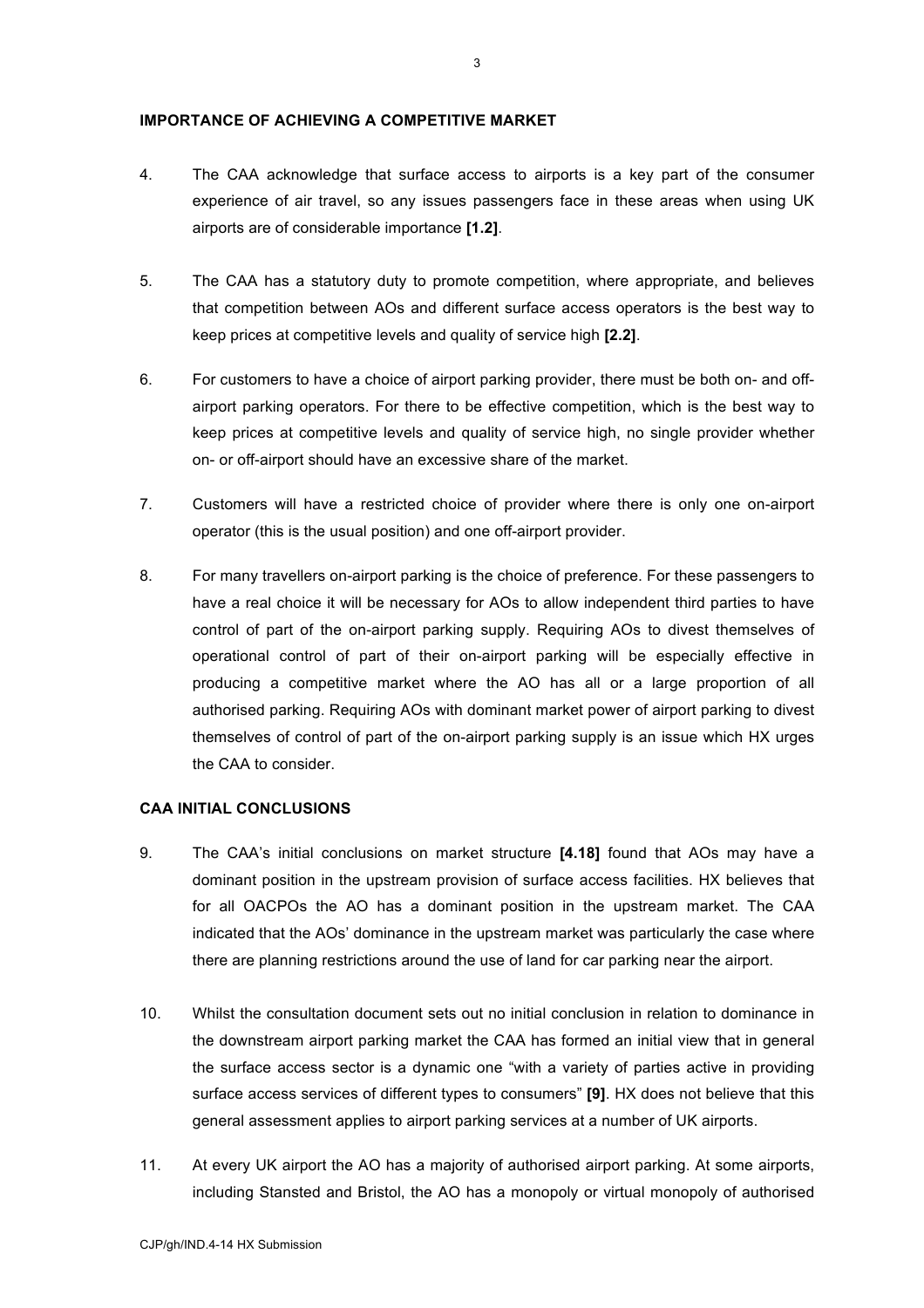airport parking. It is in relation to the downstream market that planning restrictions on offairport parking are particularly important.

### **REGULATION OF SURFACE ACCESS ASSUMES A COMPETITIVE DOWNSTREAM MARKET**

- 12. HX welcomes the CAA's suggestion of the development of a statement of good practice principles for AOs relating to access to their surface access facilities in the upstream market.
- 13. For most surface access operators use of on-airport facilities is essential for the operation of their businesses and off-airport facilities are not a viable substitute.
- 14. Only an effective downstream airport parking market will deliver the consumer benefits the CAA is seeking. Access to on-airport surface access facilities is a pre-requisite for a competitive downstream market. However, the primary building block for competition is a planning regime which allows off-airport parking. Where the planning regime does not deliver sufficient off-airport parking for an effective market to operate the regulator should be able to create an effective market by either requiring AOs to divest control of on-airport parking spaces or to have the ability to ensure that local planning allows for both on and off airport car park permissions.
- 15. HX has seen and supports IAPA's submission to this review. HX's associate company, Airparks Services Limited, is a member of IAPA. HX, being a consolidator of airport parking products for the airport parking industry, is especially concerned that AOs should face competition in the airport parking market. As a consolidator of airport parking products HX does not itself negotiate with AOs for surface access facilities. Accordingly this submission concentrates on planning policies for off-airport parking.
- 16. Where possible an adequate supply of both on and off-airport parking is the best way to achieve an effective airport parking market. This submission also deals with the situation where planning restrictions mean that an adequate supply of off-airport parking cannot be developed. In this situation effective competition can only exist if AOs are required to divest themselves of control of part of the on-airport parking supply or the CAA has the ability to ensure that planning authorities local plans promote competition.

### **PROMOTION OF COMPETITION**

17. The CAA has a statutory duty under section 1(a) of the CAA2012 to "further the interests of users of air transport services regarding the range, availability, continuity, cost and quality of airport operation services". Air transport services include services at airports for the arrival or departure of passengers and their baggage (CAA2012 section 68(1)(c)). The CAA must carry out its function, where appropriate, in a manner which it considers will promote competition in the provision of airport operation services (CAA2012 section 1(2)).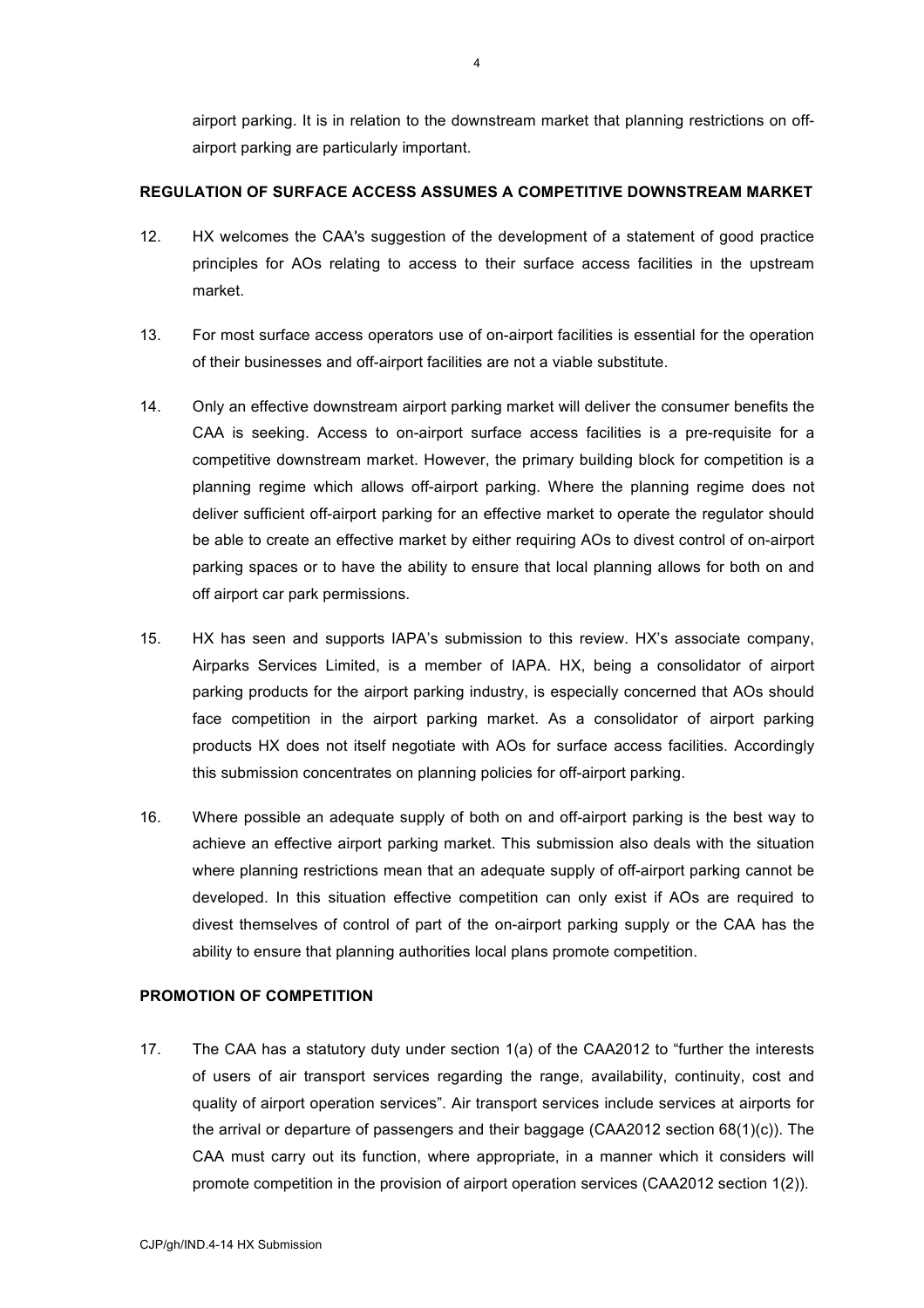- 18. The CAA believes that competition between AOs and between different surface access operators is the best way to keep prices at competitive levels and quality of service high **[2.2]**.
- 19. The best way to achieve competition in airport parking markets is to ensure that there is an adequate supply of off-airport parking.
- 20. The DfT has responsibility for producing guidance on the preparation of AMPs and for producing the APF which local planning authorities are required to have regard to when drafting planning policies and determining planning applications.
- 21. The DCLG has responsibility for preparing the NPPF which gives general guidance to local planning authorities on the preparation of planning policies and the determination of planning applications.
- 22. Achieving competition in airport parking markets, particularly in relation to the development of an adequate supply of off-airport parking will require co-operation between the DfT, the DCLG and the CAA.

# **THE PLANNING PROCESS FOR AIRPORT PARKING**

# THE AVIATION POLICY FRAMEWORK

- 23. The APF produced by the DfT in March 2013 replaces previous Government guidance on AMPs and ASASs.
- 24. The White Paper The Future of Air Transport published by the DfT in December 2003 recommended that AOs maintain an AMP detailing development proposals.
- 25. Annex B of the APF contains the Government's current guidance on AMPs and ASASs.
- 26. The guidance indicates that AMPs and ASASs will continue to inform future land use, transport and economic planning processes and can support prospective planning applications (Annex B: B.1)
- 27. The guidance suggests that in addition to airside and terminal development and surface access infrastructure, plans might usefully include landside development including car parking and servicing and support areas (Annex B: B.4).
- 28. The guidance states that one of the most important issues AMPs should seek to address is long-term land requirements for future airport development and whether this requires changes to airport boundaries (Annex B: B.5).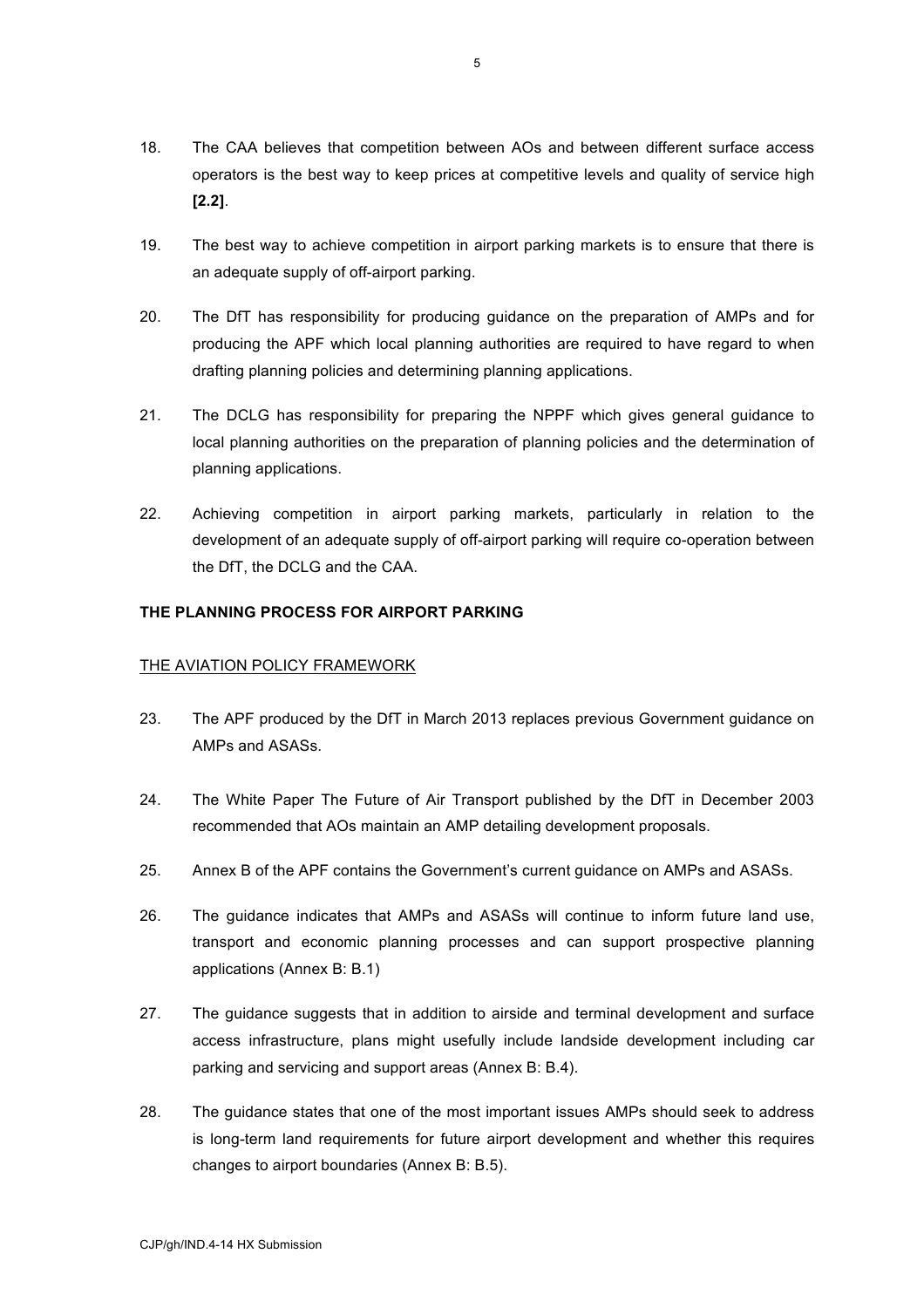29. In preparing local plans and making planning decisions LPAs are required to have regard to the APF [APF: 5.6].

### THE NATIONAL PLANNING POLICY FRAMEWORK

- 30. The 2003 Air Transport White Paper provided that AMPs do not have development plan status, but the level of detail contained within them is essential to inform the content of the Local Development Framework (12.7).
- 31. The NPPF published by the DCLG in March 2012 sets out the Government's planning policies for England and how these are expected to be applied by LPAs in drafting planning policies and deciding planning applications. The NPPF contains the following guidance which is relevant to airport development:

"31. The local authority should work with neighbouring authorities and transport providers to develop strategies for the provision of a viable infrastructure necessary to support sustainable development, including large-scale facilities such as rail freight interchanges, road facilities for motorists or transport investment necessary to support strategies for the growth of ports, airports and other major generators of travel demand in their areas…"

"33. When planning for ports, airports and airfields that are not subject to a separate national planning statement, plans should take account of their growth and role in serving business, leisure, training and emergency service needs. The plan should take account of this Framework as well as the principles set out in the relevant national policy statements and Government Framework for UK Aviation."

"41. Local planning authorities should identify and protect where there is robust evidence, sites and routes which could be critical in developing infrastructure to widen transport choice."

"162. The local planning authority should work with other authorities and providers to:

…take account of the need for strategic infrastructure including nationally significant infrastructure with their areas."

32. Government guidance in the APF and NPPF mean that LPAs must take AMPs and ASASs into account when drafting planning policy and determining planning applications.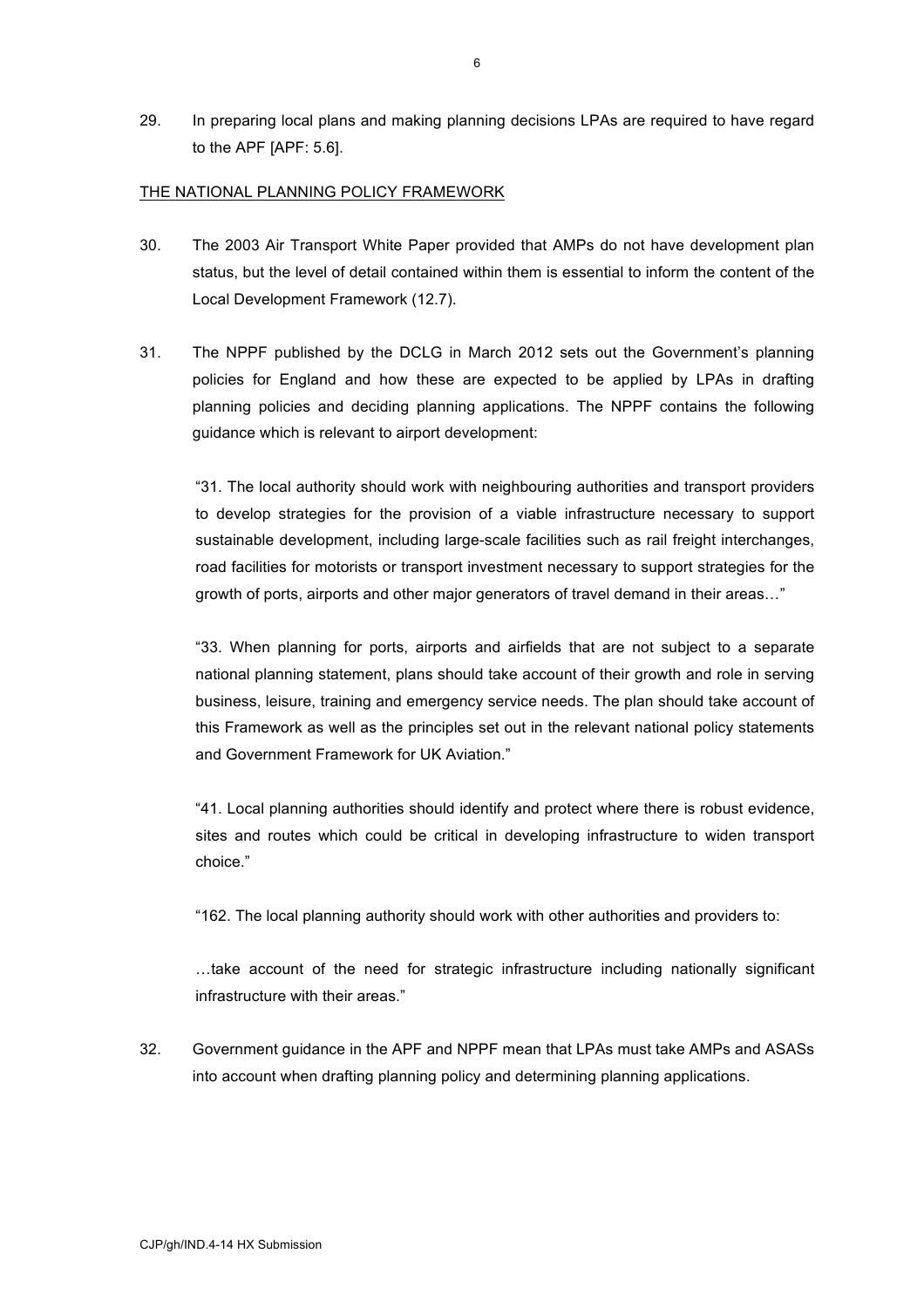### GOVERNMENT POLICY TO PROMOTE COMPETITION

- 33. In 2015 the Department of Business Innovation & Skills consulted on the Government's Strategic Steer for the CMA.
- 34. The foreword to the consultation acknowledges that: "Competition is the lifeblood of a healthy economy, energising our nation's productivity and growth. Strong competition in markets generates greater choice, lower prices and better quality goods and services for consumers."
- 35. The Secretary of State indicates that he wants all Government Departments to take a similar approach to promoting competition in markets.
- 36. In November 2015 a House of Commons briefing paper, number 04814 dated 9 November 2015 was published on "the UK competition regime."
- 37. The paper indicated that one of the main elements of the UK competition regime is:

"**Competition Advocacy:** Promoting the benefits of competition and challenging barriers to competition, such as those which result from existing or planned Government regulations."

# EXISTING PLANNING REGIME PROMOTES MONOPOLIES

- 38. The present airport planning regime under which AOs produce AMPs and ASASs which inform the preparation of planning policies and the making of planning decisions enable AOs to promote monopolies or dominant market positions for AOs in airport parking markets.
- 39. Examples of AMPs, ASASs and planning policies which help to establish monopolies or dominant market positions for OAs are given in the case studies at paragraphs 55-75.
- 40. The guidance on producing AMPs and ASASs in the APF does not require AOs to include in AMPs and ASASs an assessment of competition in markets in which the AO competes for the provision of airport operation services or how the AO's proposals will affect competition. HX suggest that the CAA and the DfT should introduce such a requirement into the guidelines for preparation of AMPs and ASASs.
- 41. The provision of facilities for a number of airport operation services, including for the landing and taking off of aircraft and airport terminal buildings, can only be provided onairport. Other airport-related development, including airport parking, hotels and offices can be located either on- or off-airport.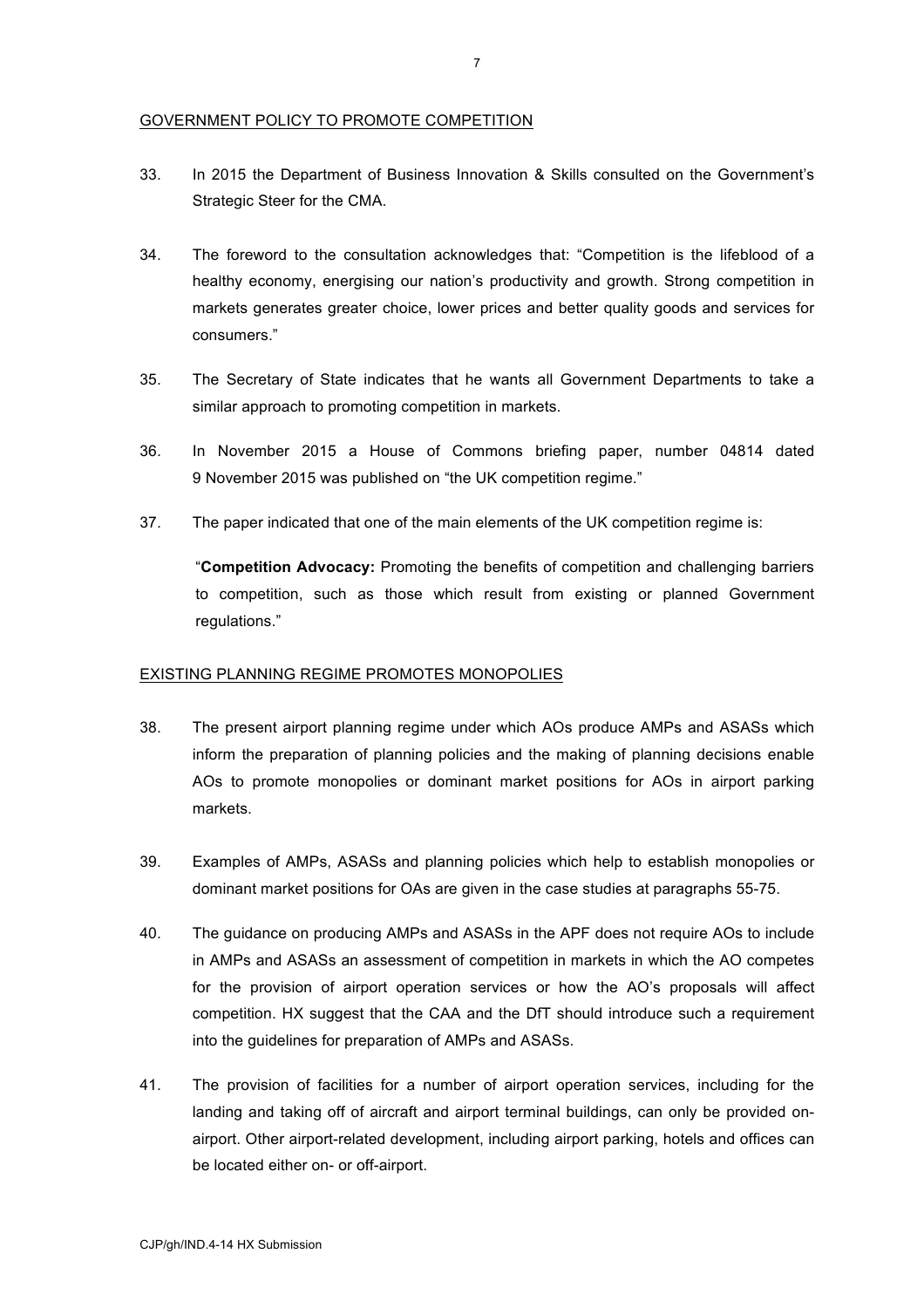- 42. The guidance on the preparation of AMPs and ASASs does not distinguish between facilities which need to be provided on-airport and those which can be provided on- or offairport. As well as having implications for competition in downstream markets for airport operation services this has material implications for the safeguarding of and taking of land for airport development.
- 43. IAPA suggest that the CAA and DfT consider amending the guidance on preparation of AMPs and ASASs to require AOs to indicate the facilities for airport-related services which can be provided either on- or off-airport.
- 44. Where the AO determines that it has a monopoly or significant market power in markets for the provision of airport operation services which can be provided either on- or offairport the guidance on the preparation of AMPs and ASASs could be amended to provide that where the AO's proposals would result in or perpetuate a monopoly or dominant market position the AO is legally required to change its proposals to allow for such facilities to be provided both on- and off-airport.

#### DISCONNECT BETWEEN GOVERNMENT COMPETITION AND PLANNING POLICIES

45. The Secretary of State delivered a Ministerial Statement on 23 March 2011 indicating that LPAs when preparing local plans and deciding planning applications should, inter alia:

"Consider the range of likely economic, environmental and social benefits of proposals; including long-term or indirect benefits such as increased consumer choice, more viable communities and more robust local economies (which may, where relevant, include matters such as job creation and business productivity)."

- 46. The Ministerial Statement was cited in planning appeal decisions APP/N4720/A/10/2139567 & APP/N4720/A/10/2138849 which related to planning applications for off-airport parking serving Leeds Bradford International Airport. The AO made submissions opposing an appeal, inter alia, on grounds that it should have a virtual monopoly of airport parking serving the airport in order that it could control prices for airport parking as a means of achieving its target public transport mode for passengers travelling to and from the airport.
- 47. The Inspector deciding the appeals found that there was no evidence that the pricing of airport parking had a material effect on airports achieving their target for passenger use of public transport. At paragraph 55 of his decision, the Inspector stated: "A further factor to be borne in mind is that proposals for off-airport parking would provide an element of consumer choice compared with the near monopolistic offer that would exist in their absence. Increased choice is the thrust of PPS4, and one which is repeated in the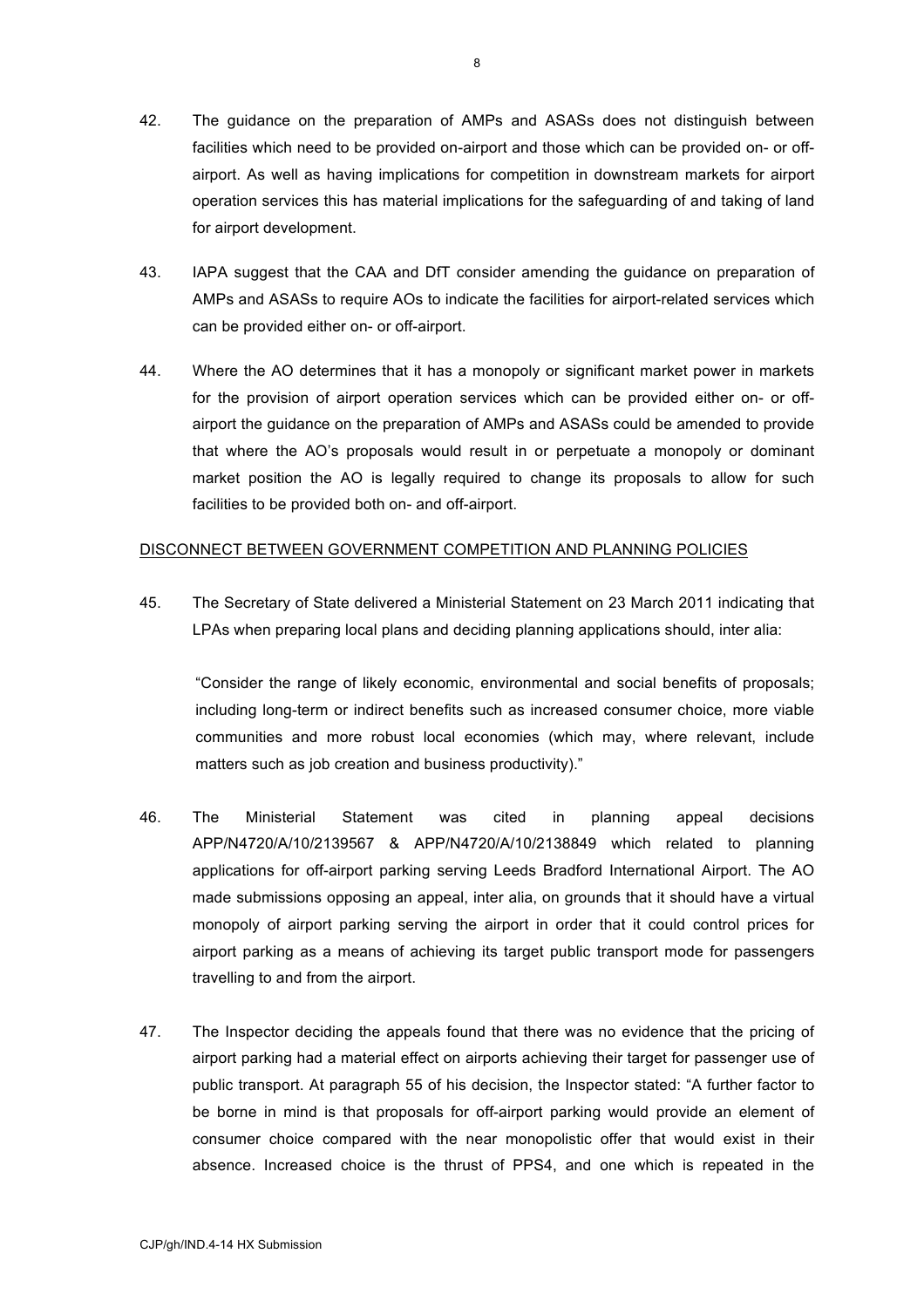Ministerial Statement of 23 March 2011, Planning for Growth by the Minister for Decentralisation.

- 48. For these, and other reasons, the Inspector allowed the appeals.
- 49. PPS4 and the Ministerial Statement have been replaced by the NPPF.
- 50. At the heart of the NPPF is a presumption in favour of sustainable development which should be seen as a golden thread running through both plan-making and decision-taking (NPPF 14).
- 51. There are three dimensions to sustainable development: economic, social and environmental. The economic dimension of sustainable development is described as: "an economic role - contributing to building a strong, responsive and competitive economy, by ensuring that sufficient land of the right type is available in the right places and at the right time to support growth and innovation; and by identifying and coordinating development requirements, including the provision of infrastructure" (NPPF 7).
- 52. There is no other reference in the NPPF to the Government's policy of promoting competition and consumer choice.
- 53. HX suggest that the CAA and DCLG should consider amending the NPPF to reflect the Government's policy on promoting competition and consumer choice. This could be done in a number of ways, for example:
	- Providing that when drafting planning policy and making planning decisions LPAs should have regard to the Government's policy of promoting competition and consumer choice.
	- The consideration of competition and consumer choice issues would be facilitated further if the NPPF suggested that when drafting planning policies and making decisions LPAs should require that when owners of major infrastructure, including ports and airports, make applications for development of facilities for downstream markets, including long-stay parking, they submit an assessment of the downstream market, how it will be affected by the proposed development and how any adverse effect on competition and consumer choice could be mitigated.
	- Amending the description of the economic role of sustainable development by specifically referring to the role of promoting competition in markets and consumer choice.
	- Amending, as suggested in paragraphs 40, 43 and 44, guidance on the preparation of AMPs and ASASs which documents would in turn influence the preparation of local plans and decision making.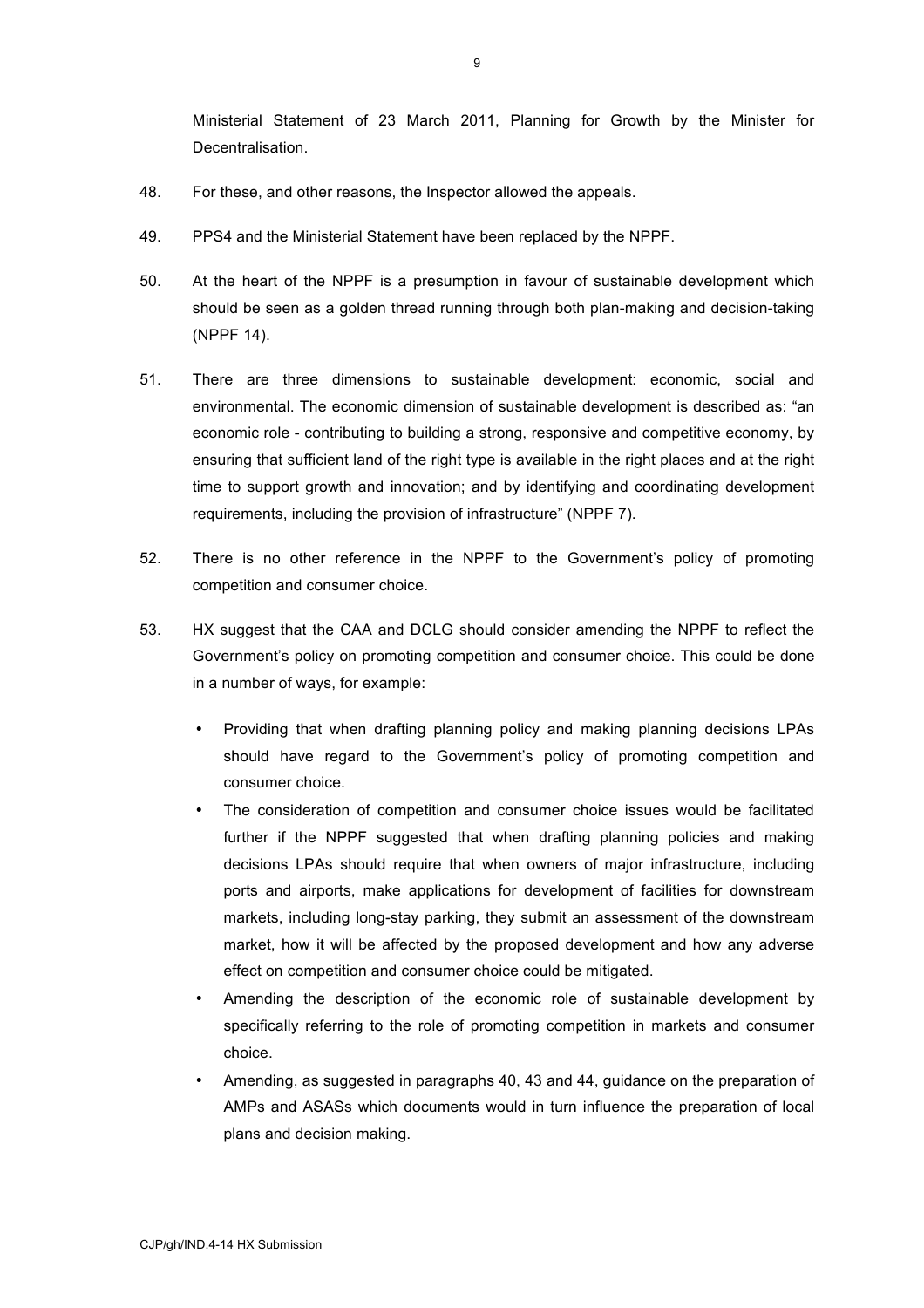# **CASE STUDIES**

54. The AMPs/ASASs for several UK airports specify that the AO wishes to provide all/all additional/all replacement airport parking on-airport. Either because such proposals influence the drafting of local plan policies and/or for planning reasons airport parking policies in local plans for a large number of Districts in the vicinity of airports severely restrict or prohibit off-airport parking. This is shown in the following case studies.

#### Stansted Airport Case Study

- 55. The following are extracts from the car parking proposals set out on pages 53-56 of the Stansted Airport Sustainable Development Plan 2015:
	- "There are currently just over 26,600 passenger car parking spaces on-site all at surface level. The main facilities are:
		- o SHORT STAY 2,300 spaces, in a surface car park adjacent to the terminal;
		- o MID-STAY 5,100 spaces at South Gate, adjacent to the A120; and
		- o LONG-STAY 18,800 "self park" and storage spaces, mainly in the north western sector of Bury Lodge Lane"
	- "Overall, we expect the current car parking provision of just over 26,200 passenger spaces to increase to between 45,000 and 55,000 spaces. This range is likely to satisfy growth to both 35 MPPA and beyond to 40-45 MPPA. These will all be contained within the current site."
	- "As is common at most UK airports, there are a number of competitors that offer air passenger parking off-site. Examples are hotels and approved off-site car parks. …estimates vary and numbers fluctuate, but off-site parking could amount to between 1,500 and 2,500 spaces.

As part of our planning obligations we regularly monitor this activity, in conjunction with local authorities. They are then responsible for investigation and enforcement against unauthorised uses…

Furthermore we will work with local authorities to ensure that their relevant planning policies can be implemented."

56. The airport parking policy in the Uttlesford Local Plan - January 2005 is as follows:

"Policy T3 - Car Parking Associated with Development at Stansted Airport.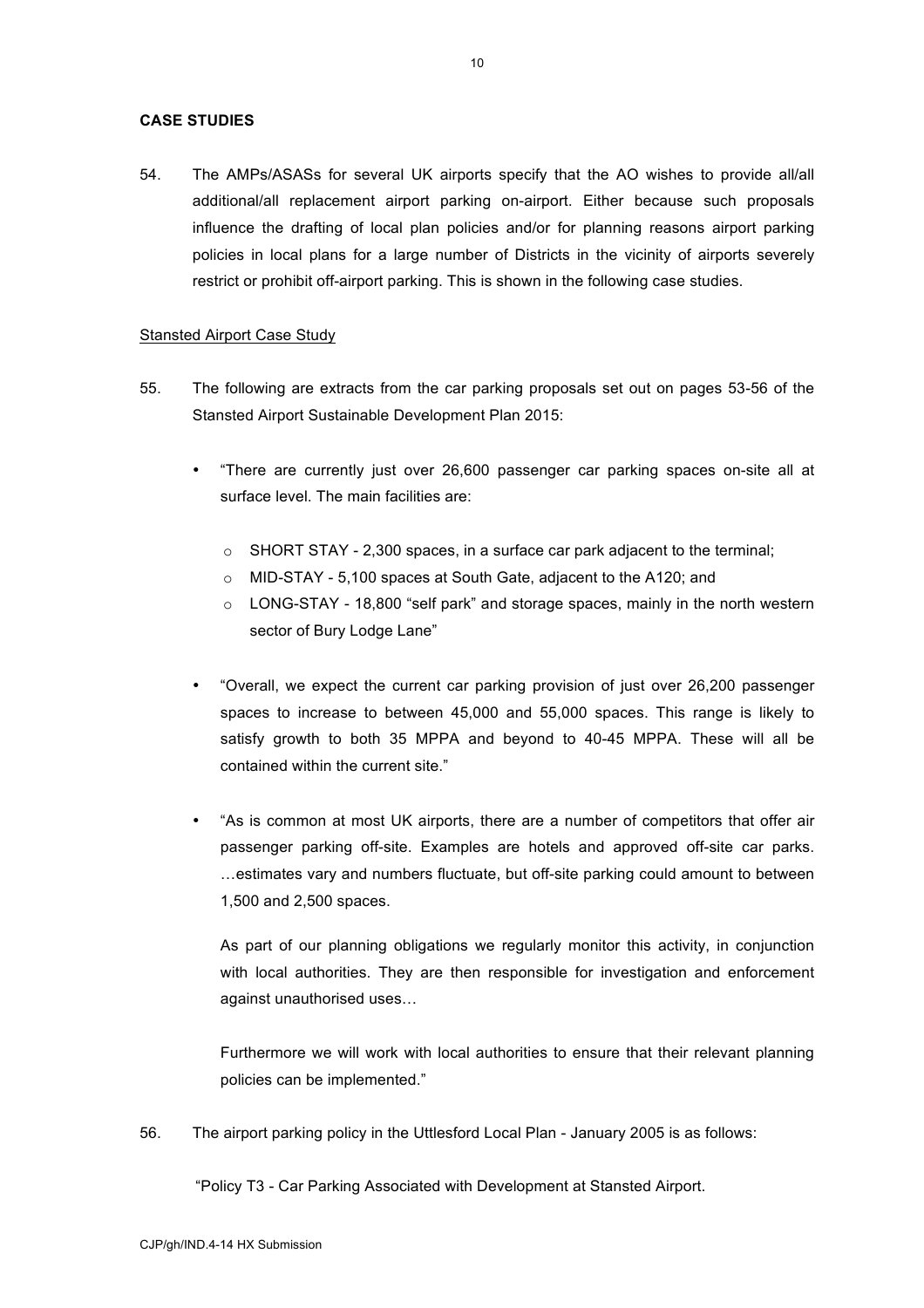**Proposals for car parking associated with any use at Stansted Airport will be refused beyond the Airport boundaries, as defined in the Stansted Airport Insert Map.**"

- 57. HX has been able to identify a maximum of 750 authorised off-airport parking spaces (the actual figure is probably closer to 500) serving Stansted Airport. Additionally there are currently circa 1,450 spaces within the airport boundary which are operated independently of the AO.
- 58. As indicated in the AMP the local authority is responsible for enforcement against unauthorised off-airport parking. It is clear from the AMP that the AO holds the LPA to account in relation to its obligations to enforce against unauthorised off-airport parking uses.
- 59. As unauthorised off-airport parking is subject to enforcement action we suggest that in determining market share only authorised off-airport parking is taken into account. We would further point out that all off-airport parking operators exclusively offer meet & greet services. Accordingly the AO faces no competition for airport park and ride services.
- 60. According to the AMP there are currently 23,900 mid- and long-stay on-airport parking spaces. As mentioned above there are currently a maximum of 750 off-airport and 1,450 on-airport authorised spaces operated independently of the AO.. Based on these figures the AO currently has 91.57% of authorised on-airport and off-airport market which clearly gives it significant market power.
- 61. The AO's dominant position in the airport parking market will substantially increase if, in accordance with planning policies, all of the additional required parking spaces are provided on-airport.
- 62. Virtually all land which could be suitable, sustainable and viable off-airport parking is situate within Uttlesford district.

#### Bristol Airport Case Study

- 63. The following are extracts from the Bristol International Airport Master Plan 2006 2030:
	- "Sequential approach to car parking locations:

7.44 In consultation with the Local Planning Authority, and to reflect the criteria established in Policy T12 of the Replacement Local Plan and the Inspector's Report, a sequential approach to assessing potential residual car parking locations and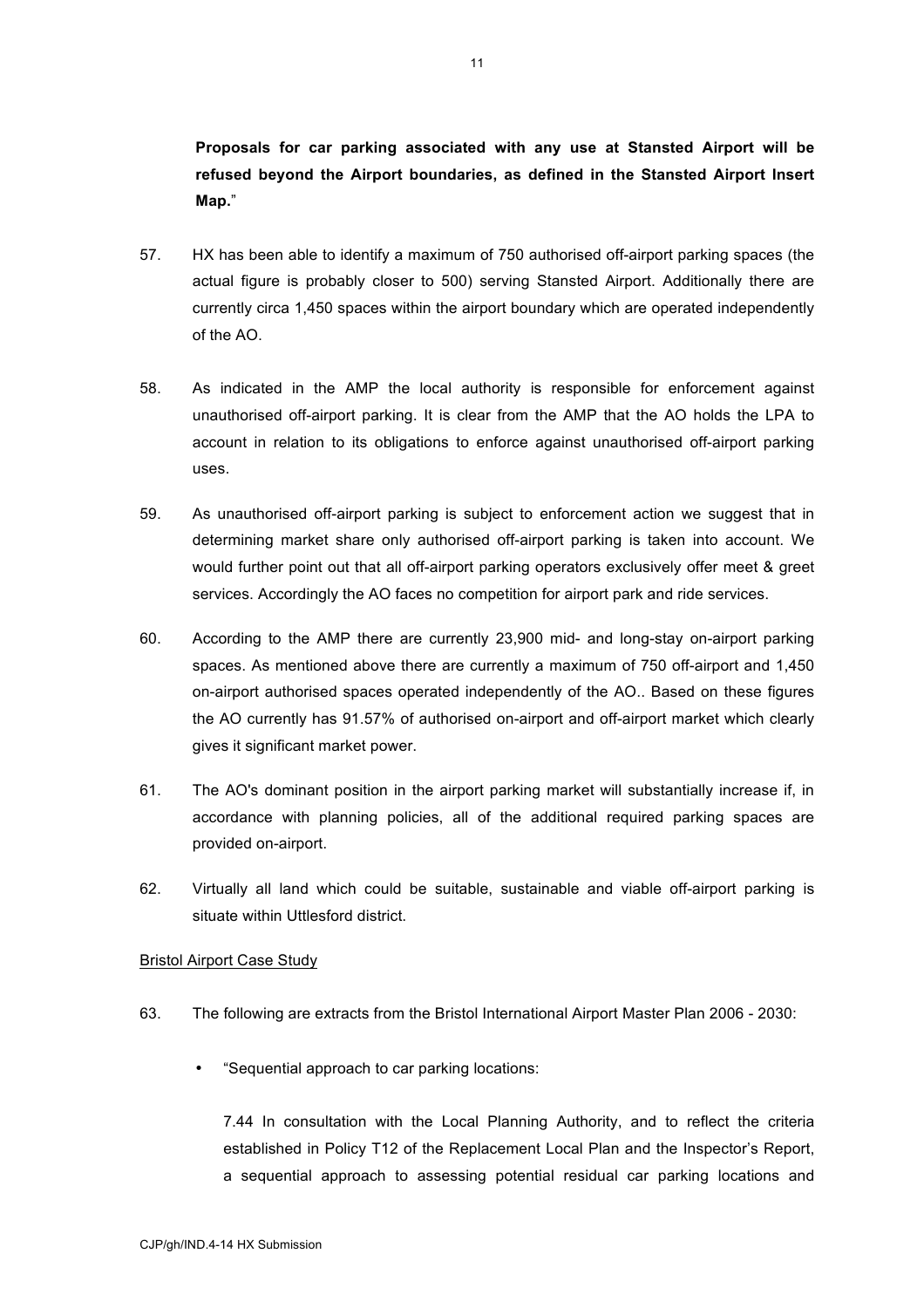options has been undertaken to determine the optimum solution with regard to the proposed expansion of BIA (eg environmental effects, planning policy, legislation, viability and financial implications). The sequential approach considers land in the following order:

- o Operational land within the proposed Green Belt inset;
- o Operational land outside of the Green Belt inset;
- o Strategic Park and Ride locations;
- $\circ$  Sites with a contiguous boundary or non-operational land adjacent to BIA; and
- $\circ$  Sites in the vicinity of BIA.

The aim of the sequential approach is to ensure that all potential development options are appraised before moving onto the next area of search in the sequence. The approach is aimed at ensuring that the maximum use is made of BIA's operational land, both inside and outside of the Green Belt, before looking at land outside of the existing boundary."

- "7.61 The land surrounding BIA is typically rural and agricultural in character. This area has seen a number of car park sites operating without formal planning permission, which have been the subject of consequent enforcement action by North Somerset Council. Nine appeals against this enforcement action by car park operators have been dismissed by Planning Inspectors, primarily because it is inappropriate development in the Green Belt (PPG2). Based on the large number of refusals of planning applications for small-scale airport parking by private landowners, enforcement against many owners, and a planning inspector's decision not to overturn such refusals of permission at a recent enquiry, it is considered that parking in the Green Belt away from the boundary of BIA is inappropriate, and is highly likely to be refused if a planning application was submitted. Due to these reasons no sites in the vicinity of BIA are considered to be appropriate for inclusion in the Master Plan."
- "6.5 Airport car parking

There are currently around 11,500 car parking spaces available for long-stay car parking at BIA…

A further 885 car parking spaces are available in the north side car park for shortand medium-stay use...

The last five years have seen the emergence of a large number of unauthorised airport car parks, primarily in fields around the Airport. In excess of 2,000 cars have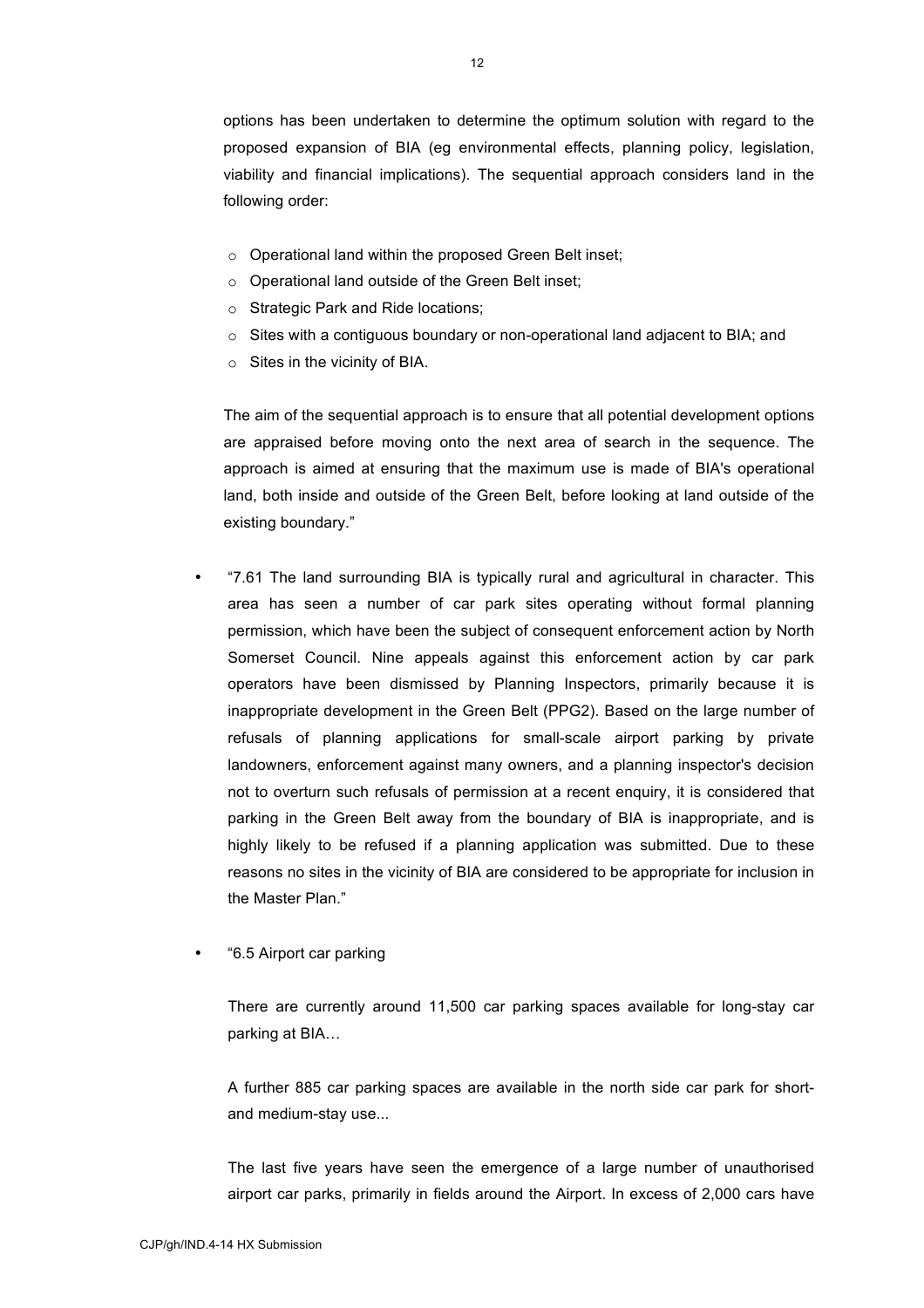been observed on these sites. Enforcement action by North Somerset Council has been upheld on appeal at public enquiries and there has been some success with curtailing the unauthorised activity…"

64. The following is the part of Policy T/12 of the North Somerset Replacement Local Plan 2007 which relates to car parking:

"Car parking for the airport will not be permitted except in the following locations:

- (a) Within the Green Belt inset at Larsgate, subject to (iii) above [this required that the car parking "is suitably sited, designed and landscaped so as not to harm the surrounding landscape"];
- (b) In association with overnight accommodation, provided that the number of parking spaces on-site does not exceed three times the number of bedrooms;
- (c) Within the settlement boundary of Weston-super-Mare or within the Weston Regeneration Area, where the provision is planned as part of an integrated transport strategy for the town and its links with the airport that contributes to the creation of more sustainable travel patterns."
- 65. HX has been unable to identify any authorised off-airport parking sites (excluding at hotels and guest houses at which there are probably less than 250 authorised spaces) serving Bristol Airport. HX suggests that when determining market share for the dedicated single product airport parking market airport parking spaces at hotels and guest houses should not be taken into account as they are "sold" as part of a package which includes accommodation. Airport parking with accommodation is either a separate market or distinct segment of the wider airport parking market.
- 66. Accordingly, the AO has a monopoly of the dedicated single product airport parking market for Bristol Airport. It also has a virtual monopoly (circa 97.87%), of the wider market for airport parking which can be booked separately or together with accommodation.
- 67. The car parking policy in the Local Plan means that the AO's proportion of authorised airport parking is likely to increase over time.

# Gatwick Airport Case Study

68. The following are extracts from section 3 of Access Gatwick - Our Surface Access Strategy 2012 - 2030: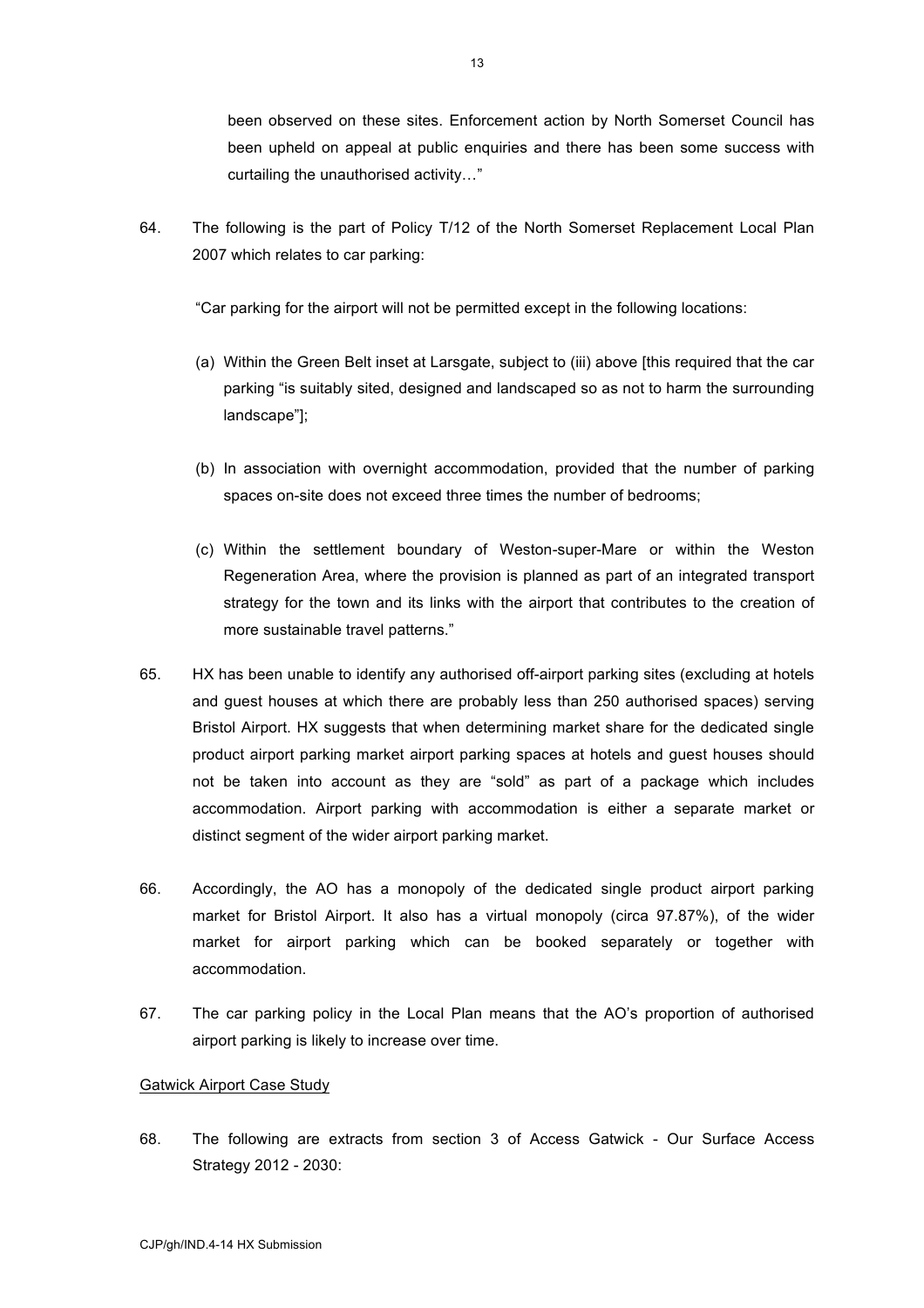- "Our key objectives for car parking are to:
	- o Accommodate all additional airport-related car parking on-airport"
- "Car parking 2012:

Gatwick Airport provides a range of car parking for passengers and visitors which comprise long-stay surface car parks (27,410 spaces), short-stay car parks (5,060 spaces) and valet spaces (1,345)… Long-stay parking is for a day or more, and the demand may be met by a variety of parking products, such as valet parking, or remote parking requiring a shuttle-bus connection to the terminal."

- 69. The 2012 Gatwick Airport parking count undertaken by local authorities, the AO and authorised off-airport parking operators gave the total figure for authorised on- and offairport parking spaces as 46,392 (this figure includes authorised airport parking at hotels and guest houses). Of these 29,172 were stated to be on-airport. Based on these figures in 2012 62.88% of authorised on- and off-airport parking spaces were on-airport. Excluding authorised spaces at hotels and guest houses the AO controls a higher percentage of authorised spaces which are booked without accommodation.
- 70. The majority of authorised off-airport parking spaces for Gatwick are in Crawley District.
- 71. The airport related parking policy in the Crawley Borough Local Plan 2015 2030 is:

"Policy GAT3: Gatwick Airport Related Parking

The provision of additional or replacement airport parking will only be permitted within the airport boundary.

All new proposals must be justified by a demonstrable need in the context of proposals for achieving a sustainable approach to surface transport access to the airport."

72. The AO's letter of 13 October 2014 to Crawley Borough Council making submissions in relation to the draft Local Plan included the following:

### "GAT3 Airport Related Car Parking

For airport passengers and staff, our car parking strategy considers that future car parking requirements should be provided within the airport site. GAL strongly supports the need for the Plan policy in restricting the need for any further off-airport related car parking development and is in agreement with the Policy GAT3."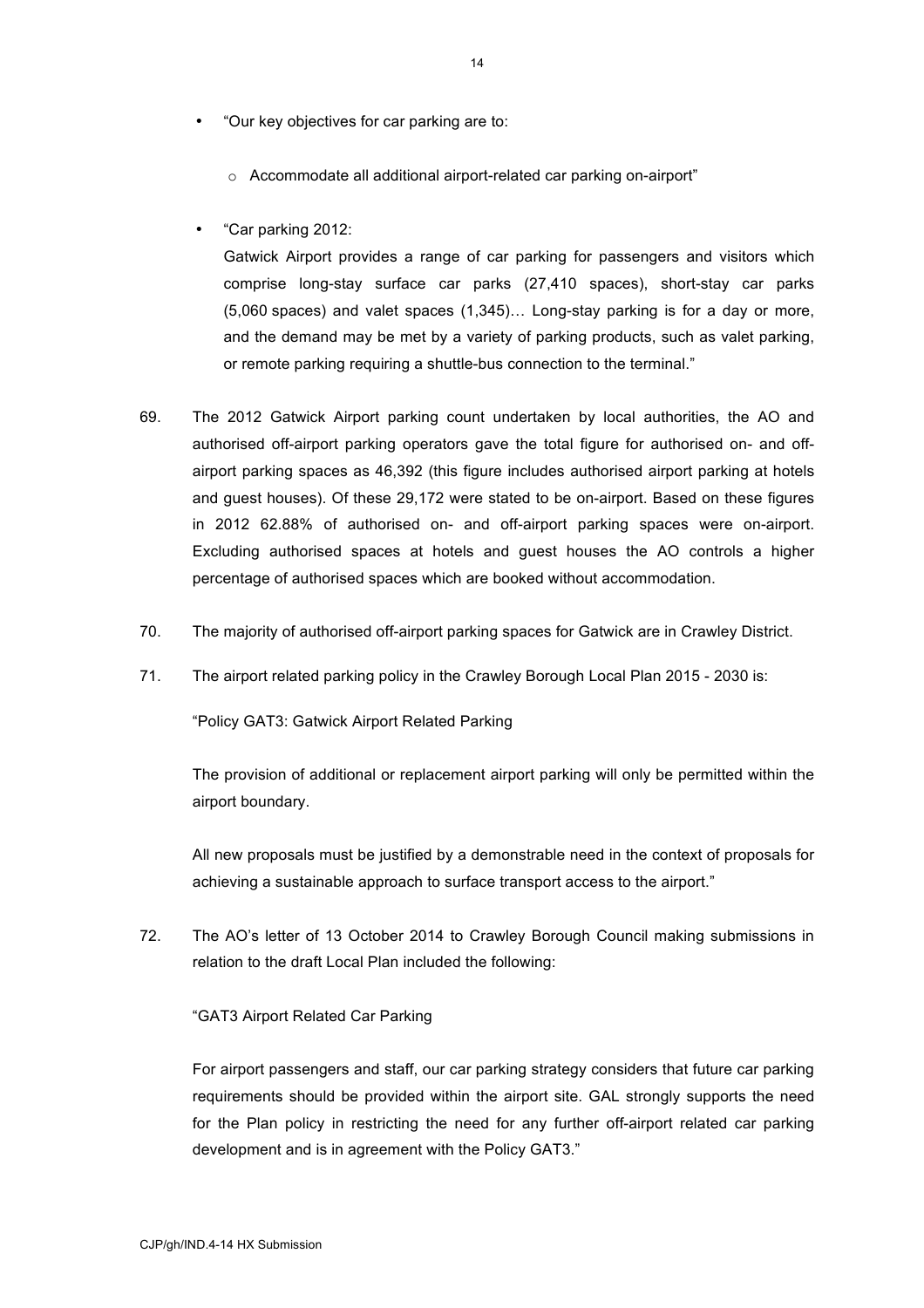- 73. Airport parking policies in local plans for other districts in the vicinity of the airport are either very restrictive of or prohibit off-airport parking.
- 74. Over time the implementation of Policy GAT3 and airport parking policies for other districts in the vicinity of the airport will significantly increase the proportion of authorised airport parking situate on airport.
- 75. The Crawley Local Plan safeguards land in the vicinity of the airport for airport expansion. If the AO receives planning consent for a second runway; purchases the whole of the land safeguarded for expansion; and replaces on-airport parking lost as a result of the expansion works, on-airport parking would account for circa 85% of total authorised airport parking based on 2012 authorisations.

### **ESTABLISHING EFFICIENT COMPETITIVE AIRPORT PARKING MARKETS**

- 76. The suggestions we have made for amending guidance on the preparation of AMPs, ASASs and airport parking policies could result in those documents proposing a proportion of additional and replacement airport parking being located off-airport. Our suggested amendment to the NPPF could result in the drafting and adoption of airport parking policies which were not unduly restrictive or prohibitive of off-airport parking; in turn this could result in the grant of planning permissions for off-airport parking. However there is no guarantee of these outcomes.
- 77. The case studies for Stansted and Bristol Airports show that the AOs have a virtual monopoly of authorised airport parking. The case study for Gatwick Airport shows that the AO has significant market power in the airport parking market which is likely to increase if either current planning policies are implemented or a second runway at Gatwick is approved. In either case it is likely that over time the AO will obtain a virtual monopoly of authorised airport parking. HX believes that AOs at all other UK airports have significant market power in airport parking markets with some having virtual monopolies.
- 78. HX suggest that the CAA consider how to correct non-functioning existing airport parking markets to establish effective competition.
- 79. Where the AO currently has significant market power or achieves significant market power in the future HX suggest that effective competition can only be achieved by requiring AOs to dispense with control of a proportion of authorised on-airport parking, or a change in planning law to allow off-airport competition.
- 80. Divesting control of on-airport parking could be achieved in a number of ways including: